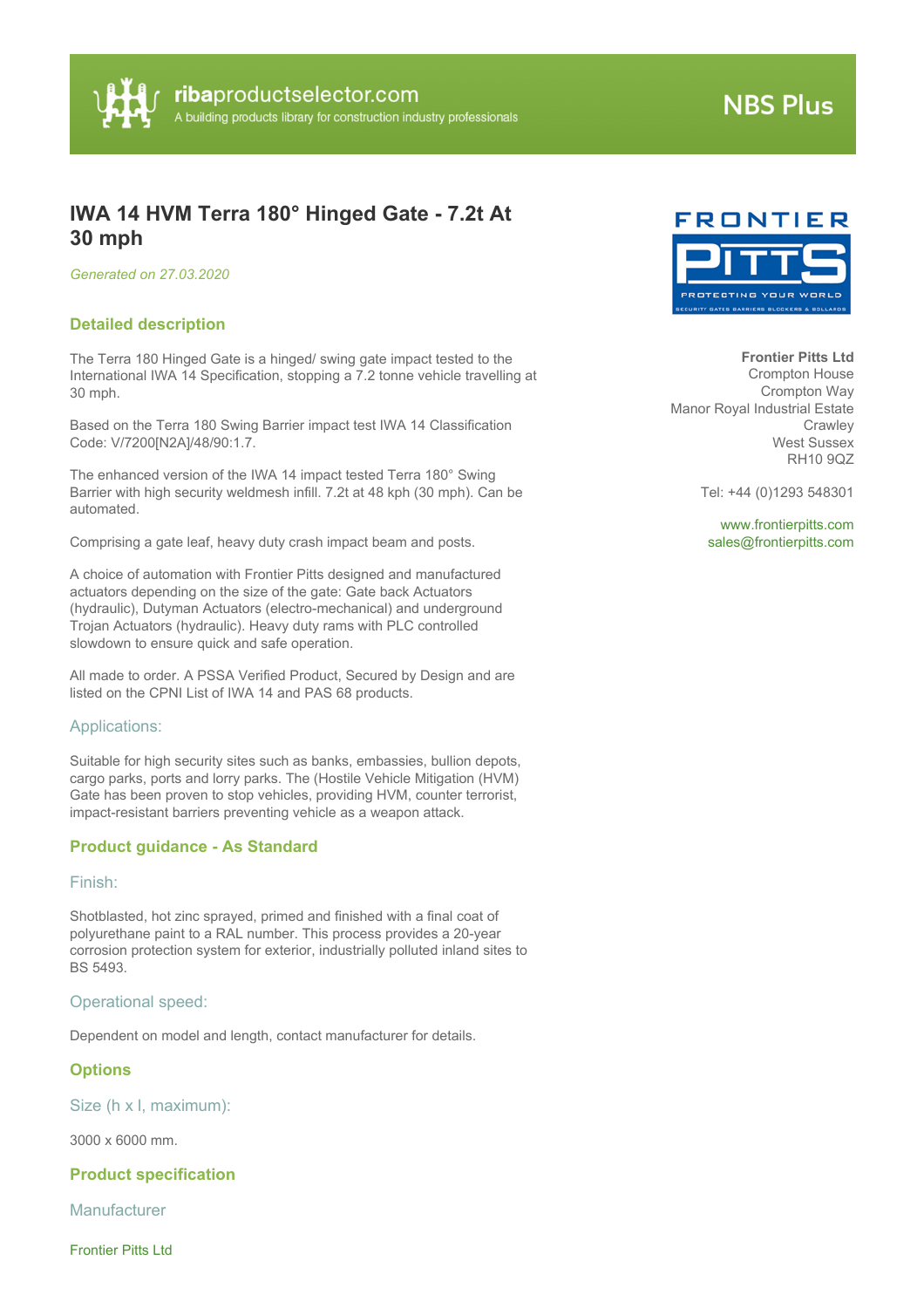

ribaproductselector.com<br>A building products library for construction industry professionals

**NBS Plus** 

| - Name:                  | <b>Frontier Pitts Ltd</b> |                                                                                                                                                                                                                                                                                                                                                                                                                                                                                                                                                           |
|--------------------------|---------------------------|-----------------------------------------------------------------------------------------------------------------------------------------------------------------------------------------------------------------------------------------------------------------------------------------------------------------------------------------------------------------------------------------------------------------------------------------------------------------------------------------------------------------------------------------------------------|
| - Web:                   |                           | www.frontierpitts.com                                                                                                                                                                                                                                                                                                                                                                                                                                                                                                                                     |
| - Email:                 | sales@frontierpitts.com   |                                                                                                                                                                                                                                                                                                                                                                                                                                                                                                                                                           |
| - Tel:                   | +44 (0)1293 548301        |                                                                                                                                                                                                                                                                                                                                                                                                                                                                                                                                                           |
| - Fах:                   | +44 (0)1293 560650        |                                                                                                                                                                                                                                                                                                                                                                                                                                                                                                                                                           |
| - Address:               |                           | Crompton House, Crompton Way, Manor Royal<br>Industrial Estate, Crawley, West Sussex RH10 9QZ                                                                                                                                                                                                                                                                                                                                                                                                                                                             |
| <b>Product reference</b> |                           | IWA 14 Terra 180° Hinged Gate                                                                                                                                                                                                                                                                                                                                                                                                                                                                                                                             |
| Size (h x I)             |                           |                                                                                                                                                                                                                                                                                                                                                                                                                                                                                                                                                           |
| Colour                   |                           |                                                                                                                                                                                                                                                                                                                                                                                                                                                                                                                                                           |
| <b>Actuation/ Safety</b> |                           | Not applicable - For manual operation.<br>Audible alarms<br>Dutyman actuators (electro-mechanical)<br>approved by LPCB to LPS1175 Security<br>Rating 2<br>Flashing beacons<br>Induction loop/ Vehicle detector loop system<br>Lasers<br>Pedestrian guard rail, 2000 mm high - To<br>prevent the gate closing on a person or<br>vehicle.<br>Power locking bolt<br>Safety edge<br>Safety photocell<br>Signage<br>Traffic light system<br>Ultrasonic sensors<br>Underground trojan actuators (hydraulic)<br>approved by LPCB to LPS1175 Security<br>Rating 2 |
| <b>Access control</b>    |                           | ANPR - Automatic number plate recognition<br>Audio intercom<br>Card reader<br>Digital keypad<br><b>GSM</b> intercom<br>HMI - Human machine interface<br>Push buttons<br>VHF Radio control system                                                                                                                                                                                                                                                                                                                                                          |
| Gate                     |                           |                                                                                                                                                                                                                                                                                                                                                                                                                                                                                                                                                           |
| - Infill                 |                           | Bar and Weldmesh infill approved by LPCB<br>to LPS1175 Security Rating 2<br>Sheet                                                                                                                                                                                                                                                                                                                                                                                                                                                                         |
| - Top protection:        |                           | 55 mm serrated edge<br>Anti-climb rotating strip<br>Anti-climb serrated edges<br>Barbed tape                                                                                                                                                                                                                                                                                                                                                                                                                                                              |

# Frontier Pitts Ltd